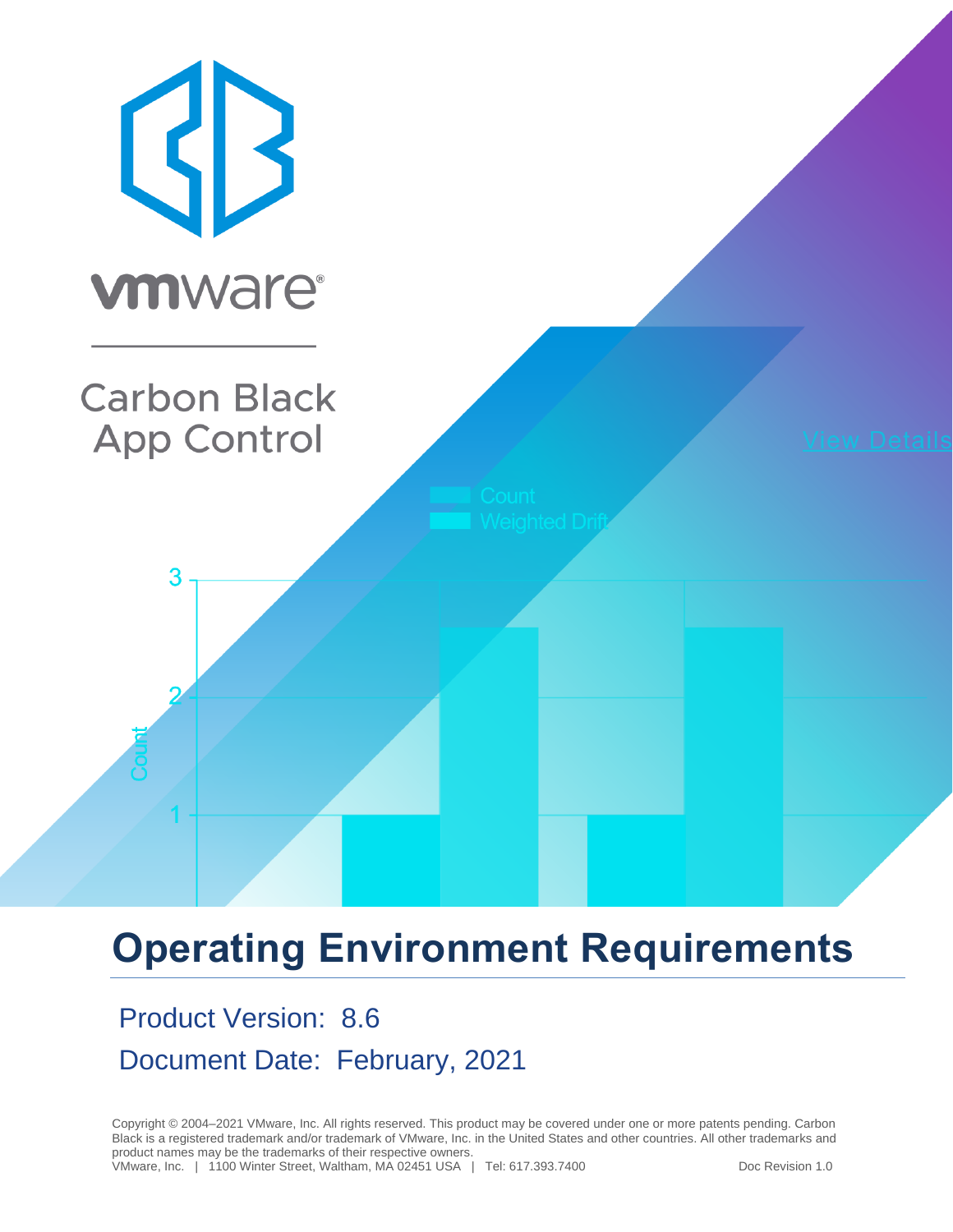#### **Contents**

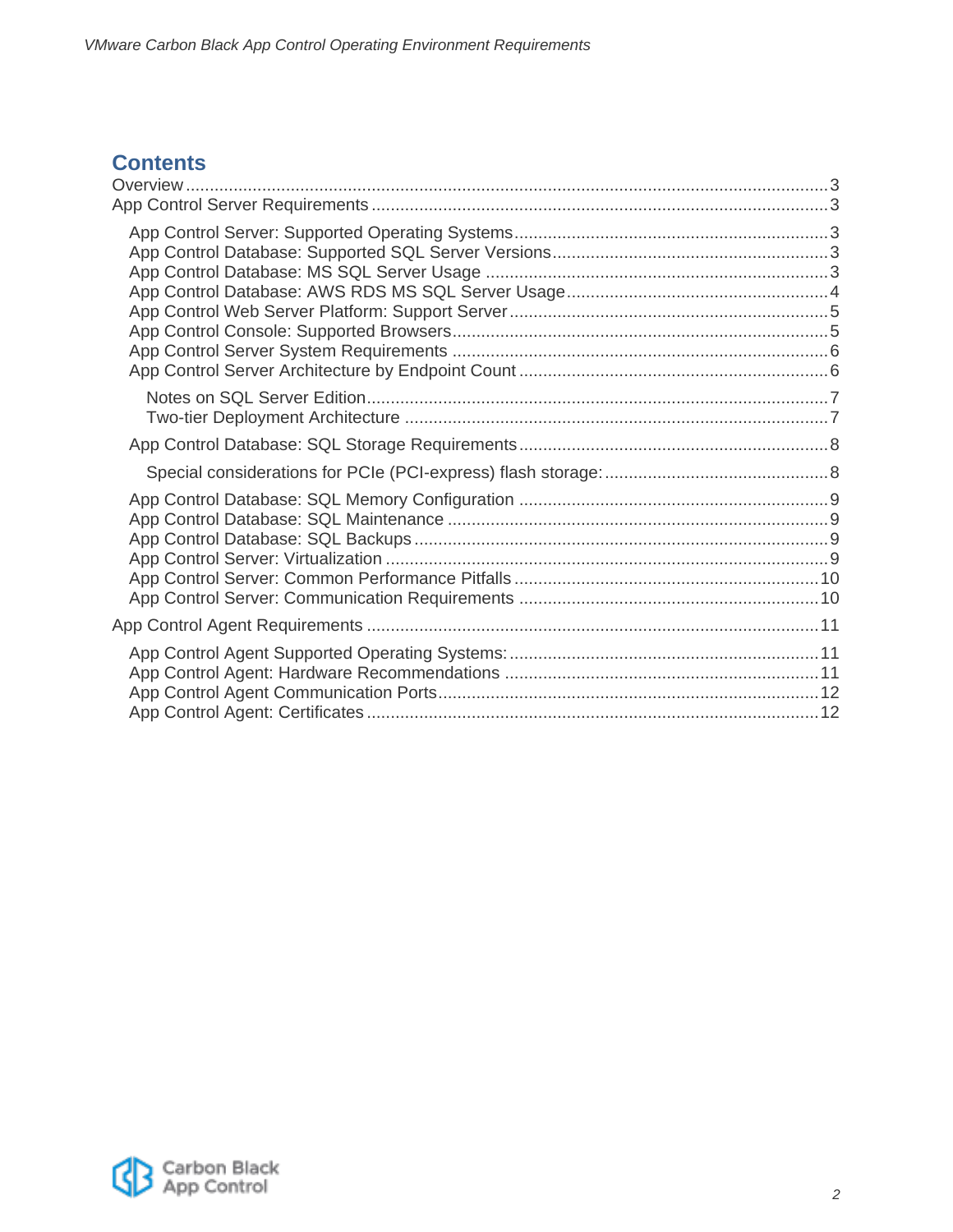### <span id="page-2-0"></span>**Overview**

This document describes the hardware, software and site requirements for implementing a Vmware Carbon Black App Control Server installation. *It is a requirements summary only*. For a successful server installation, you must use the *VMware Carbon Black App Control Installation Guide* for detailed descriptions of installation procedures. For successful agent installations, you must use the instructions in the "Managing Computers" chapter of *Vmware Carbon Black App Control User Guide*. If there are any questions related to hardware and performance, please contact your Vmware Carbon Black technical representative after reviewing this document.

## <span id="page-2-1"></span>**App Control Server Requirements**

| <b>Operating System</b> |     | Architecture   Service Pack | <b>Additional Notes/Requirements</b> |
|-------------------------|-----|-----------------------------|--------------------------------------|
| Windows Server 2012 R2  | x64 | Use Latest                  | HVM Virtualization only              |
| Windows Server 2016     | x64 | Use Latest                  | HVM Virtualization only              |
| Windows Server 2019     | x64 | Use Latest                  | HVM Virtualization only              |

#### <span id="page-2-2"></span>**App Control Server: Supported Operating Systems**

#### <span id="page-2-3"></span>**App Control Database: Supported SQL Server Versions**

| <b>Database System</b> | <b>Architecture</b> | <b>Service Pack / Cumulative Update</b>                                                                                                                                                                                                                                            |
|------------------------|---------------------|------------------------------------------------------------------------------------------------------------------------------------------------------------------------------------------------------------------------------------------------------------------------------------|
| SQL Server 2012        | x64                 | Use Latest                                                                                                                                                                                                                                                                         |
| SQL Server 2014        | x64                 | Use Latest                                                                                                                                                                                                                                                                         |
| SQL Server 2016        | X64                 | Use Latest                                                                                                                                                                                                                                                                         |
| SQL Server 2017        | X64                 | Use Latest                                                                                                                                                                                                                                                                         |
| SQL Server 2019        | X64                 | Use Latest<br><b>IMPORTANT NOTE: Installation of the latest Cumulative Update</b><br>is required.<br>(This is due to new feature in SQL Server 2019, <i>inlining scalar-</i><br>valued user-defined functions, which causes major issues without<br>the latest Cumulative Update.) |

#### <span id="page-2-4"></span>**App Control Database: MS SQL Server Usage**

| <b>Database System</b>       | <b>Architecture</b> | <b>Additional Notes/Requirements</b>                                |
|------------------------------|---------------------|---------------------------------------------------------------------|
| <b>SQL Server Express</b>    | x64                 | Limited to 1 CPU Socket (or 4 cores)                                |
|                              |                     | Maximum memory utilized: 1Gb                                        |
|                              |                     | Maximum database size: 10Gb                                         |
| <b>SQL Server Standard</b>   | x64                 | Standard edition for < 30K endpoints, Enterprise edition for larger |
|                              |                     | deployments. See "App Control Server Architecture by Endpoint       |
|                              |                     | Count" below for more details.                                      |
| <b>SQL Server Enterprise</b> | x64                 | Standard edition for < 30K endpoints, Enterprise edition for larger |
|                              |                     | deployments. See "App Control Server Architecture by Endpoint       |
|                              |                     | Count" below for more details.                                      |

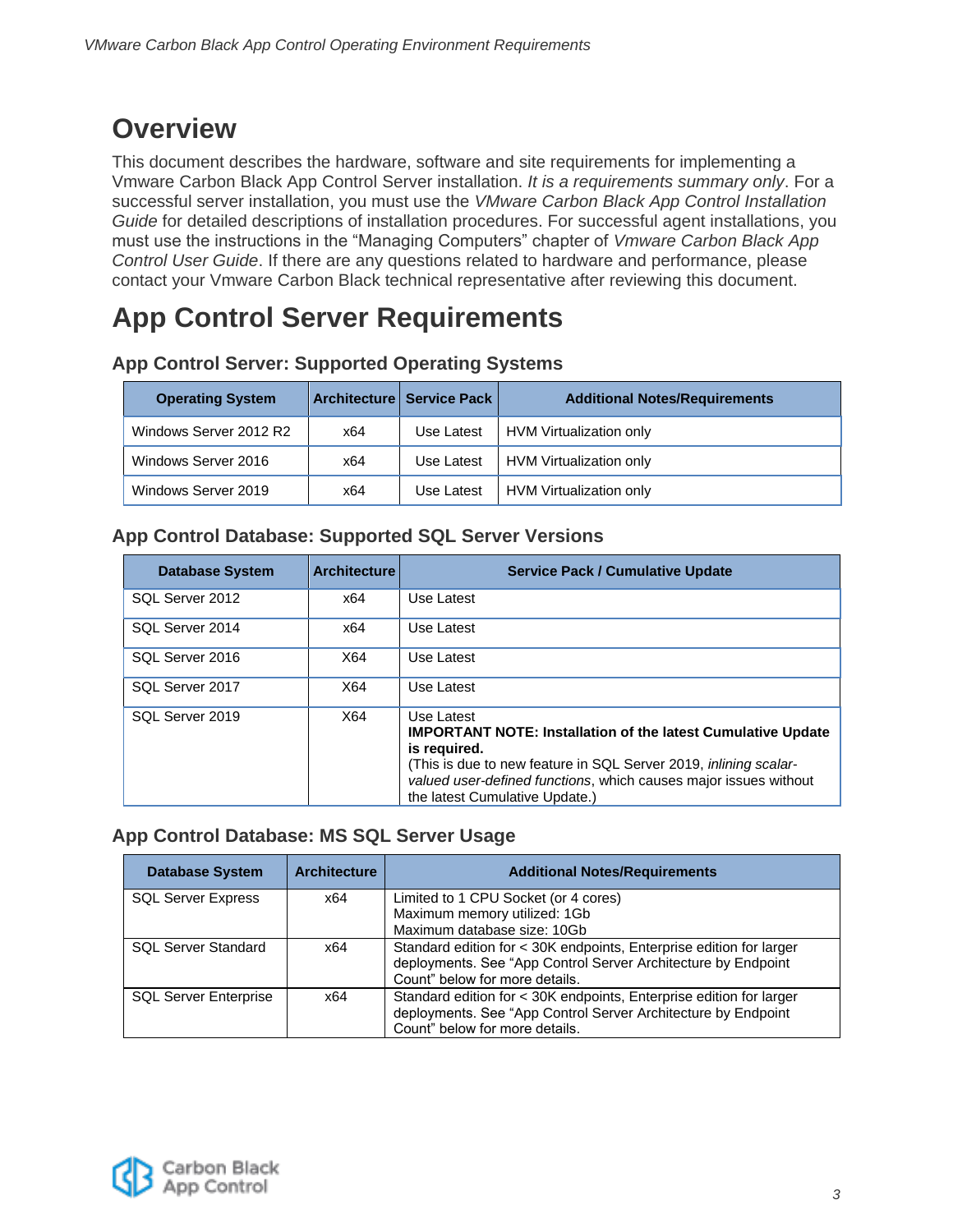| <b>Database System</b>       | <b>Architecture</b> | <b>Additional Notes/Requirements</b>                                                                                                                                   |
|------------------------------|---------------------|------------------------------------------------------------------------------------------------------------------------------------------------------------------------|
| <b>SQL Server Express</b>    | x64                 | Limited to 1 CPU Socket (or 4 cores)<br>Maximum memory utilized: 1Gb<br>Maximum database size: 10Gb                                                                    |
| <b>SQL Server Standard</b>   | x64                 | Standard edition for < 10K endpoints, Enterprise edition for larger<br>deployments. See "App Control Server Architecture by Endpoint<br>Count" below for more details. |
| <b>SQL Server Enterprise</b> | x64                 | Standard edition for < 10K endpoints, Enterprise edition for larger<br>deployments. See "App Control Server Architecture by Endpoint<br>Count" below for more details. |

#### <span id="page-3-0"></span>**App Control Database: AWS RDS MS SQL Server Usage**

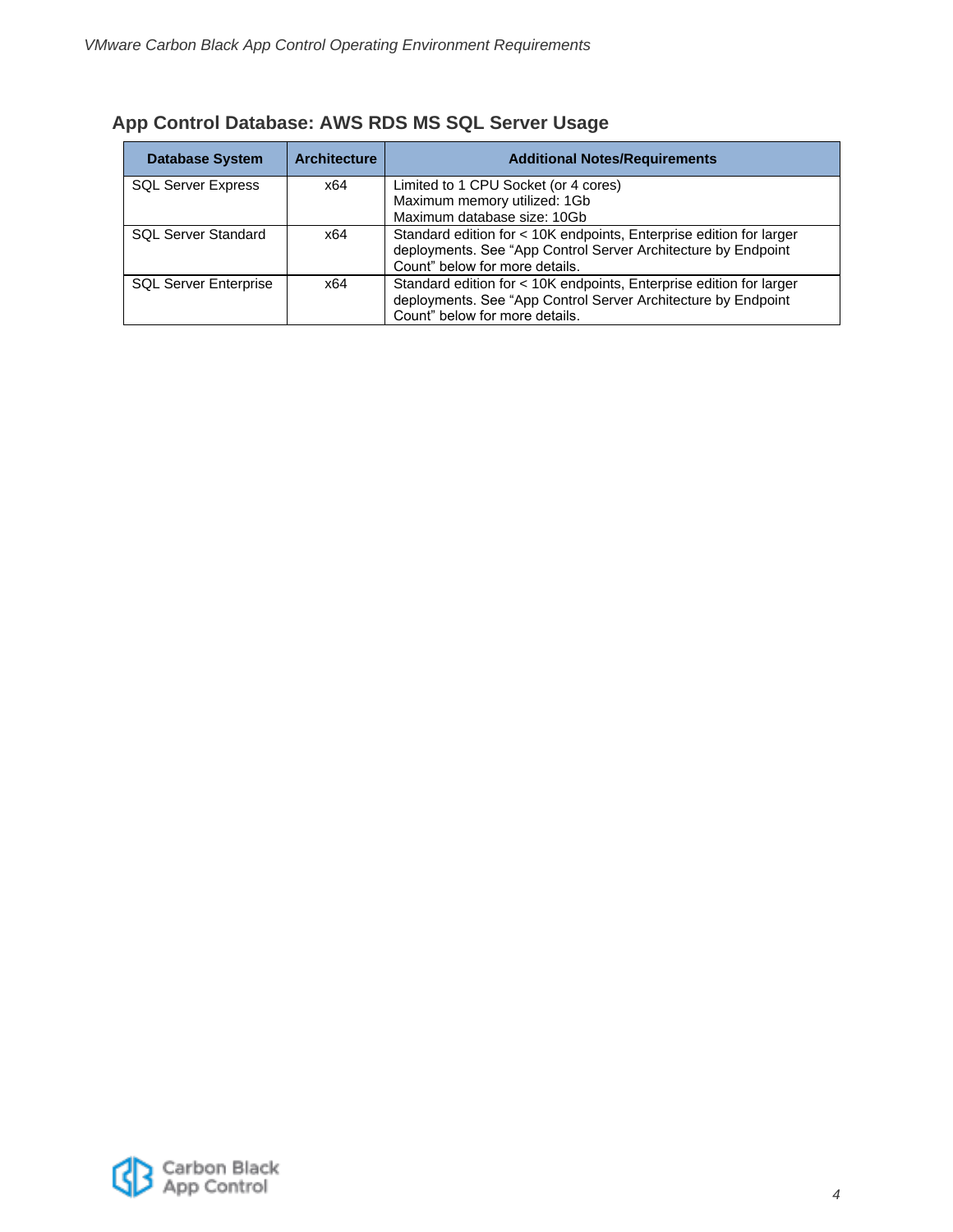#### <span id="page-4-0"></span>**App Control Web Server Platform: Support Server**

| <b>Version</b> | Part Of OS                                      | <b>Supported</b><br><b>Architecture</b> | <b>Supported</b><br>Level | <b>Additional Notes/Requirements</b>                                                                                                                          |
|----------------|-------------------------------------------------|-----------------------------------------|---------------------------|---------------------------------------------------------------------------------------------------------------------------------------------------------------|
| IIS 8.5        | Windows 2012<br>Server R <sub>2</sub> only      | x64                                     |                           | 1 2 Common Requirements and Restrictions are<br>listed in the table above<br>Additional requirements: Private memory for IIS should<br>be increased to 800 MB |
| $IIS$ 10       | Windows 2016<br>Server / Windows<br>2019 Server | X64                                     |                           | 1 2 Common Requirements and Restrictions are<br>listed in the table above<br>Additional requirements: Private memory for IIS should<br>be increased to 800 MB |

#### <span id="page-4-1"></span>**App Control Console: Supported Browsers**

| <b>Browser</b>              | <b>Version</b> | <b>Additional Notes/Requirements</b> |
|-----------------------------|----------------|--------------------------------------|
| Microsoft Internet Explorer | 11             | Windows only                         |
| Mozilla Firefox             | Latest         | Windows, Mac or Linux                |
| Google Chrome               | Latest         | Windows, Mac or Linux                |
| Safari                      | 13             | Mac                                  |

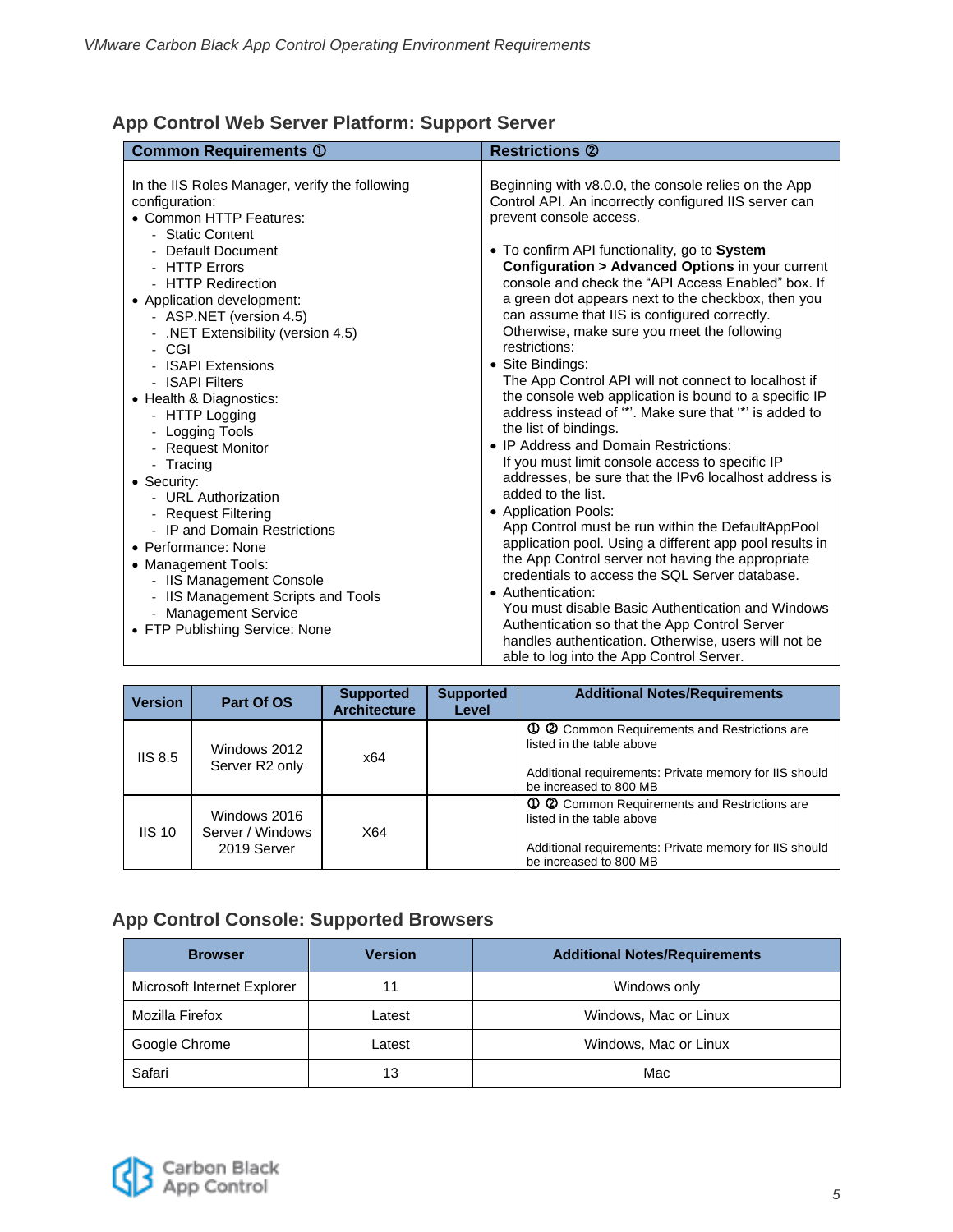#### <span id="page-5-0"></span>**App Control Server System Requirements**

- Clean operating system installation, with the latest version/patch/service pack
- Microsoft IIS: Version corresponding to the Windows Server installed. Configured as described in the Installing App Control Server guide
- Microsoft .Net: Version 4.5.2 or later framework with latest patch level
- Microsoft Installer: Version 4.5 or newer
- Processor: Intel Xeon/i7 processor/multi-core running at least 2.5GHz. Although Intel processor is recommended, it is possible to use equivalent AMD processor
- Ethernet connection: 1 Gbps or faster connection required

#### <span id="page-5-1"></span>**App Control Server Architecture by Endpoint Count**

The App Control Server should be deployed on a single computer that will house both the App Control Server and SQL Server. The following table lists the requirements for this computer.

| <b>SQL</b>        |                                 | <b>Hardware</b>    |                                | <b>Required Database</b><br><b>Storage</b> |                                                              | <b>DAS (Locally</b><br>attached) |              | <b>PCIe</b>                                       |
|-------------------|---------------------------------|--------------------|--------------------------------|--------------------------------------------|--------------------------------------------------------------|----------------------------------|--------------|---------------------------------------------------|
| <b>Endpoints</b>  | <b>Server</b><br><b>Edition</b> | <b>RAM</b><br>(GB) | <b>CPU</b><br>$\text{Cores}^1$ | <b>SQL 2016</b><br>and<br><b>Earlier</b>   | <b>SQL 2016</b><br>SP <sub>1</sub> and<br>Later <sup>4</sup> | <b>Disks</b>                     | <b>RAID</b>  | <b>Flash</b><br><b>GB/1K</b><br>EPTS <sup>2</sup> |
| <b>Up to 100</b>  | <b>Express</b>                  | $\overline{4}$     | $\mathcal{P}$                  | $20$ GB <sup>3</sup>                       | $20$ GB <sup>3</sup>                                         | 2                                | $\mathbf{1}$ | n/a                                               |
| $101 - 250$       |                                 | 12                 | $\overline{2}$                 | 55 GB                                      | 50 GB                                                        | 4                                | $1 + 0$      | n/a                                               |
| $251 - 500$       |                                 | 16                 | 2                              | 100 GB                                     | 90 GB                                                        | 4                                | $1+0$        | n/a                                               |
| $501 - 1,000$     |                                 | 16                 | $\overline{4}$                 | 175 GB                                     | 150 GB                                                       | 6                                | $1 + 0$      | n/a                                               |
| $1,001 - 1,500$   |                                 | 16                 | $\overline{4}$                 | 300 GB                                     | 260 GB                                                       | 6                                | $1 + 0$      | n/a                                               |
| $1,501 - 2,000$   | <b>Standard</b>                 | 16                 | $\overline{4}$                 | 500 GB                                     | 440 GB                                                       | 8                                | $1 + 0$      | n/a                                               |
| $2,001 - 5,000$   |                                 | 32                 | 6                              | $1$ TB                                     | 900 GB                                                       | 8                                | $1 + 0$      | n/a                                               |
| $5,001 - 10,000$  |                                 | 48                 | 8                              | $1.2$ TB                                   | $1$ TB                                                       | 12 <sup>2</sup>                  | $1 + 0$      | n/a                                               |
| $10,001 - 20,000$ |                                 | 48                 | 8                              | $2$ TB                                     | 1.75 TB                                                      | 14                               | $1 + 0$      | 50                                                |
| $20,001 - 30,000$ |                                 | 128                | 16                             | 3 TB                                       | $2.5$ TB                                                     | 24                               | $1 + 0$      | 50                                                |
| $10.001 - 40.000$ |                                 | 64                 | 12                             | 2TB                                        | 2TB                                                          | 12                               | $1 + 0$      | 20                                                |
| $40,001 - 80,000$ | Enterprise                      | 96                 | 16                             | 4 TB                                       | 4 TB                                                         | 14                               | $1+0$        | 20                                                |
| 80,001 - 160,000  |                                 | 96                 | 16                             | 8 TB                                       | 8 TB                                                         | 22                               | $1 + 0$      | 20                                                |

<sup>1</sup> CPU core requirements are based on physical, not hyper-threaded cores. Two CPUs might be necessary to reach required *number of cores*.

<sup>2</sup>*PCIe sizing requirement is given in GB per 1K endpoints.* 

*<sup>3</sup>Database storage for SQL Express includes 10 GB for data file (maximum limit for SQL Express) and additional 10 GB for the log file.*

*4 Index compression will only be enabled for new installs. Upgrades should reference the SQL 2016 and Earlier column.*

Associated with the storage sizes listed above are the following caveats:

- By default, the App Control Server saves no more than four weeks of events and no more than ten million events. Increasing these defaults will increase the size of the database. Under normal circumstances, the largest portion of the database will be taken up with storage of instances of files on endpoints.
- The App Control Server carries out two scheduled database tasks described in the document *Vmware Carbon Black App Control SQL Server Configuration Guide*. Stopping these tasks can cause the database to grow beyond the sizes listed above.

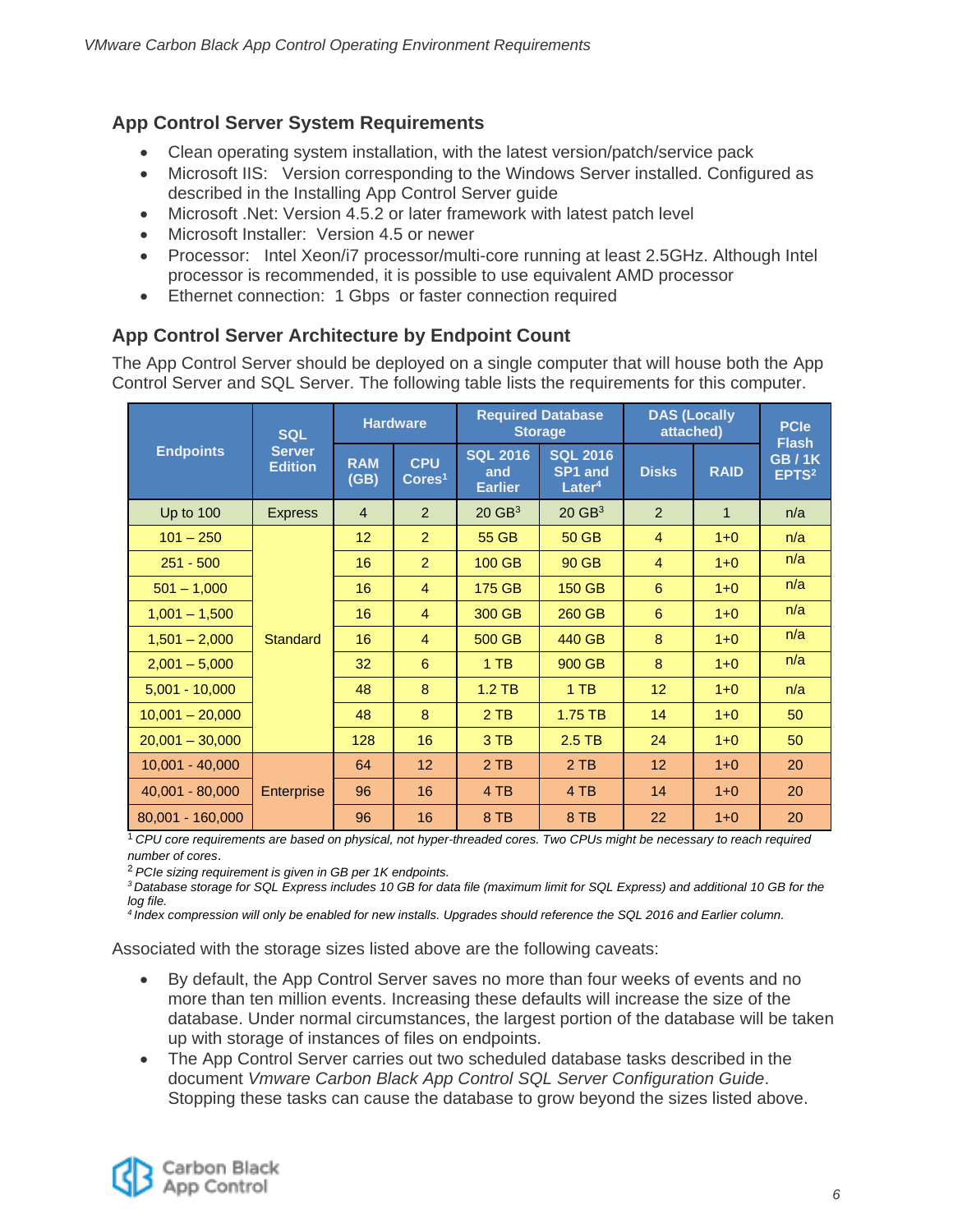The steps listed under "Database Growth" in the document *Vmware Carbon Black App Control SQL Server Configuration Guide* are being followed.

#### <span id="page-6-0"></span>*Notes on SQL Server Edition*

Deployments with 10,000 to 30,000 endpoints have a choice of SQL Server editions. When using SQL Server Standard, keep the following points in mind:

- With over 20,000 endpoints, SQL Server 2014, 2016, 2017, or 2019 must be used. Earlier versions of SQL Server Standard do not support enough RAM or CPU Cores.
- Unlike SQL Server Enterprise, SQL Server Standard prior to SQL Server 2016 SP1 does not use data compression. This is why it needs more memory and disk space.
- On SQL Server Standard, App Control achieves equivalent performance processing file inventory compared to SQL Server Enterprise, but the App Control console can be 30% slower and some database maintenance tasks such as rebuilding indexes and statistics will be slower. This can be mitigated by placing the database on faster storage hardware.

#### <span id="page-6-1"></span>*Two-tier Deployment Architecture*

Here are the requirements for a two-tier installation of App Control where the App Control Server and SQL Server reside on separate hardware:

- 1. For the SQL Server hardware, use the single-tier table above.
- 2. For the App Control Server hardware, use the following table:

|                  | <b>Hardware</b> |                              |  |  |
|------------------|-----------------|------------------------------|--|--|
| <b>Endpoints</b> | <b>RAM (GB)</b> | <b>CPU Cores<sup>1</sup></b> |  |  |
| Up to 1,000      |                 |                              |  |  |
| $1,001 - 80,000$ |                 |                              |  |  |
| Above 80,000     | 16              |                              |  |  |

1 *CPU core requirements are based on physical, not hyper-threaded cores. Two CPUs might be necessary to reach required number of cores*.

- 3. Make sure that the network latency between the App Control Server and SQL Server is 0.7 ms or lower. The freeware utility hrPing or similar can be used to validate the latency.
- 4. The SQL server instance and underlying database storage has to be dedicated to the App Control Server

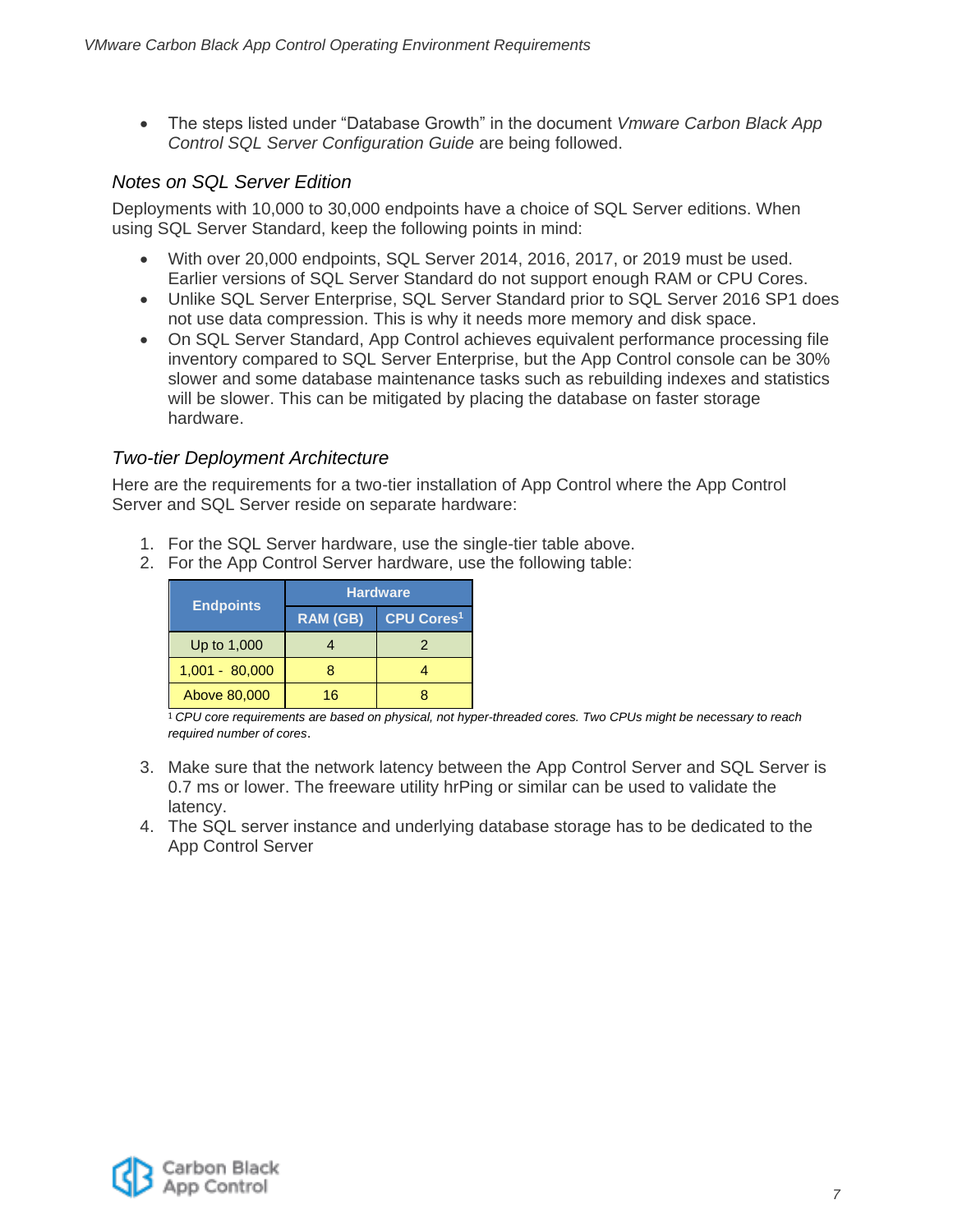#### <span id="page-7-0"></span>**App Control Database: SQL Storage Requirements**

The SQL database should meet the following requirements:

- The OS and paging file must be on a separate physical partition from the SQL database. Use of two additional disk drives configured as a RAID-1 partition (mirror) is recommended.
- Any AV software must be configured to exclude SQL data directories.
- Direct attached storage (DAS) is required, using a 6 GB/s SAS (Serial Attached SCSI) adapter or better.
- All hard drives must be 2.5" in size, and have rotational speed of 15K RPM. Note that for deployments larger than 40,000 endpoints, 10K RPM drives can be used if the total required disk size requirement cannot be met with available 15K RPM drives.
- RAID-10 should be used with DAS drives
	- o Stripe element size: 64 KB
	- o Controller cache-write policy: "Write Back"
- Performance of SQL storage should be validated with the Bit9SQLIO tool prior to deployment of App Control Server.
- When PCIe Flash storage is not used, the entire database (data  $+$  log  $+$  indexes  $+$  temp) should be on the single large DAS partition. Total disk space shown in the table above includes both hard drive and flash drive space.
- The table shows that Enterprise SQL server requires less storage per endpoint. The reason is that this edition of SQL server supports compression, which reduces storage requirements for more than 50%.

#### <span id="page-7-1"></span>*Special considerations for PCIe (PCI-express) flash storage:*

- Use of a PCIe card is required when noted in the sizing table.
- Carbon Black recommends a NVMe x8 MU Card<sup>1</sup> from any major vendor.
- When PCIe Flash storage is used, you should partition the database so that indexes go to the flash storage partition and all other files (data  $+$  log  $+$  temp) go to the single large DAS partition. Check table above for PCIe card space requirements per 1K endpoints.
- Even though it is not required, in order to further improve product performance, the entire database except for the log file (data + indexes + temp) can be moved to flash storage. Security teams who require extremely fast search response times may opt for such an option. This will require 100 GB of flash storage for every 1K endpoints for SQL Standard edition, or 50GB per 1K endpoints for SQL Enterprise edition.
- When PCIe flash storage is used, card airflow requirements have to be met by the hardware box.
- Transaction logs should remain on SAS disks or other storage optimized for sequential writes.

 $\overline{a}$ 

Card = usually a half height form factor (looks like a graphics card)



 $1$  1 NVMe = non-volatile memory express

 $X8 =$  motherboard PCIe 3.0 or 4.0 -  $x8$  interface

 $MU = mixed$  use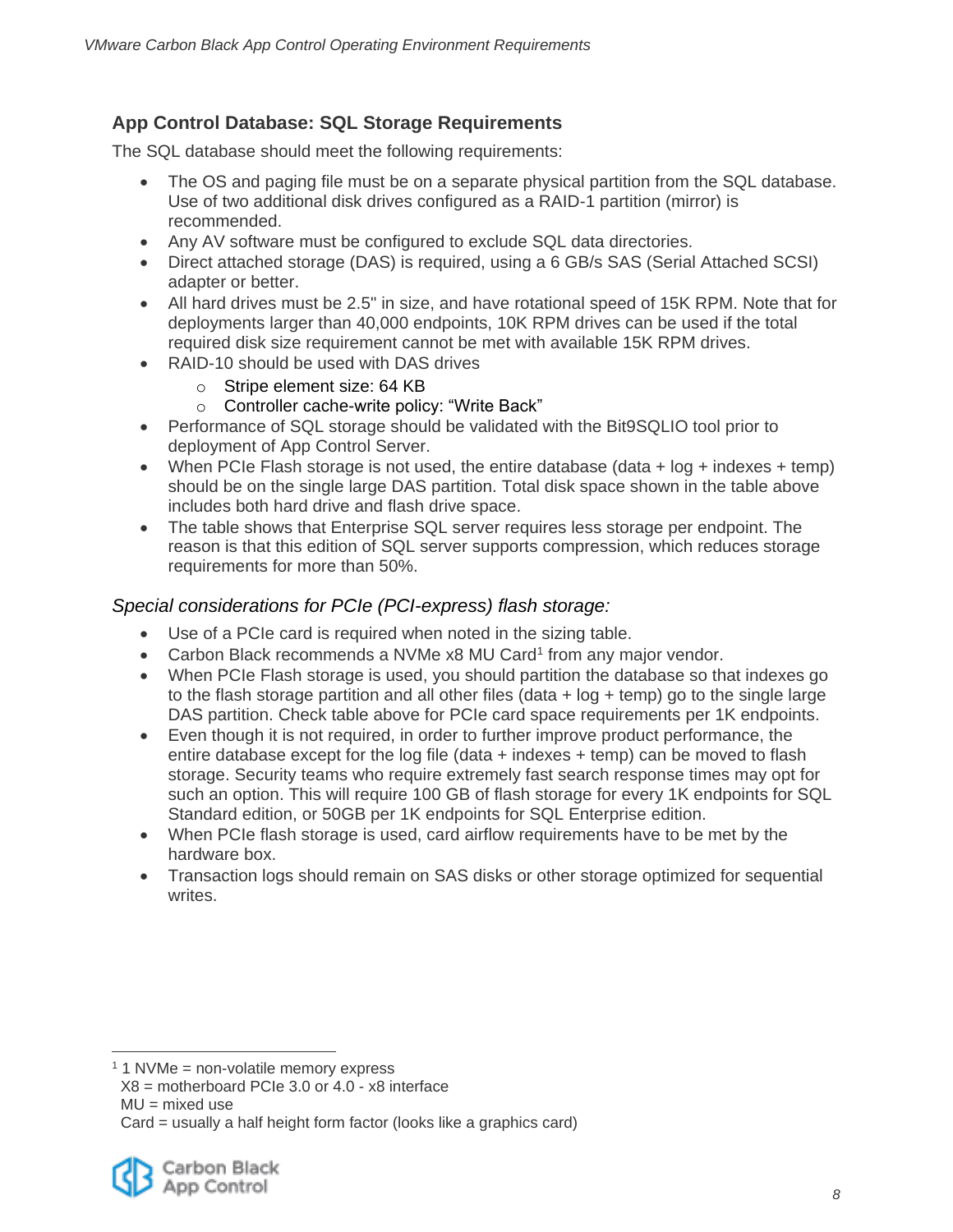#### <span id="page-8-0"></span>**App Control Database: SQL Memory Configuration**

Since the App Control Server database is relatively large, SQL Server will take all the RAM it has at its disposal, potentially leading to system memory starvation. For that reason, a SQL Server memory cap should always be set on SQL Server. On systems with 16GB RAM, set the memory cap to 12GB. For systems with more RAM, make sure that the SQL maximum server memory is set to at least 5 GB less than the total RAM installed in the system for SQL Server Standard, and 10 GB for SQL Server Enterprise edition.

**Note:** In a small configuration with SQL Server Express, there is no need to set a SQL memory cap because SQL Server Express already limits memory use to 1 GB.

#### <span id="page-8-1"></span>**App Control Database: SQL Maintenance**

App Control Server does its own scheduled SQL DB Maintenance tasks on daily and weekly basis. This functionality is important in order to maintain database performance and limit growth. The maintenance tasks include:

- Deleting obsolete data
- Defragmenting indexes
- Rebuilding statistics

**Note:** Use of any other, custom maintenance tasks would be counter-productive and should be avoided.

#### <span id="page-8-2"></span>**App Control Database: SQL Backups**

The App Control database uses the "Simple" recovery model. The "Full" recovery model should not be used to avoid a performance penalty and excessive database log growth.

App Control Server supports automated database backups, but only for deployments up to 100 endpoints. In all other cases, full database backups should be done using best SQL server practices. Also, a database consistency check should be done prior to backup to ensure that the database is not corrupt.

Recommended backup frequency is 2-3 full backups per week. More frequent backups might negatively impact server performance.

Database backup can run anywhere from minutes to hours, depending on database size, network speed (when backups are sent over the network) and performance backup storage. Backups impact server performance should be avoided during busy times (e.g. when many users rely on console performance), or during internal App Control Server maintenance times (see table below).

| <b>Maintenance Task</b>       | <b>Times</b>                                                                                              |
|-------------------------------|-----------------------------------------------------------------------------------------------------------|
| Daily Cleanup Task            | Every day at 12 AM (midnight), App Control Server local time. Task can run anywhere<br>from 1 to 4 hours. |
| Database Index<br>Maintenance | Every Saturday starting at 4 AM. Task can run anywhere from 2 to 6 hours.                                 |

#### <span id="page-8-3"></span>**App Control Server: Virtualization**

App Control supports the use of virtualized environments for its deployment if the environment is smaller than 5,000 endpoints. Virtual environments must meet the minimum hardware configurations listed in the tables above, and also must meet the following requirements:

VMware ESX Server 5.5U2+; recommend patching to current level

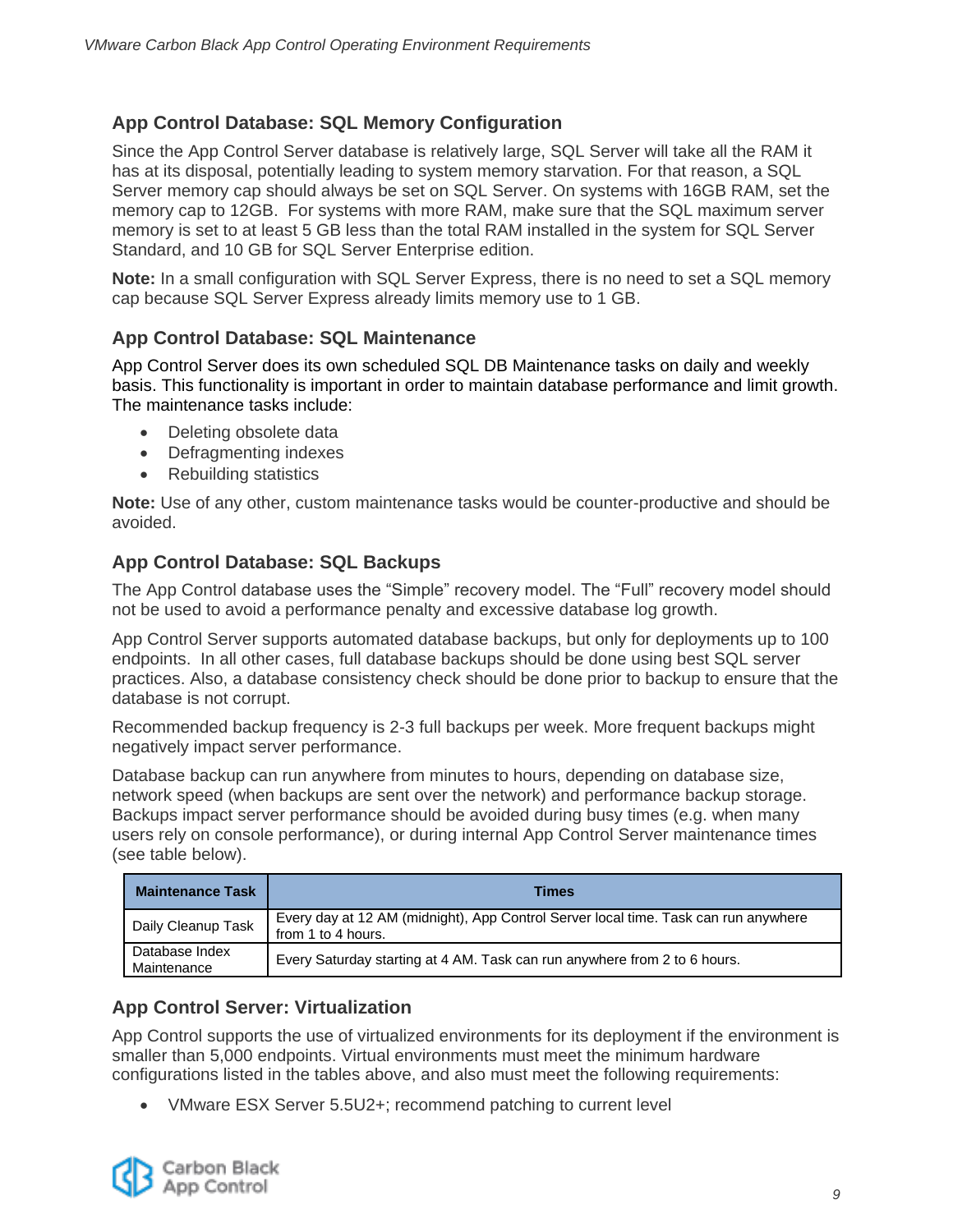- SQL and App Control Server must be installed on the same virtual machine
- Memory must be allocated as "reserved"
- For virtualized servers, the underlying disk architecture must still meet aforementioned minimum requirements. *Physical DAS storage*, solely dedicated to the App Control VM, is preferred, but SAN storage may be used instead, if it meets these criteria:
	- o IO channel: Fibre channel
	- o Sequential write latency: 0.85ms or faster
		- **Measured as 40kb writes, one thread, over two hours**
	- o Random write latency: 1.75ms or faster
		- **Measured as 8kb writes, 32 threads, over two hours**

15K SAS drives for SQL logs and SSD drives for the other SQL storage should meet these criteria.

#### <span id="page-9-0"></span>**App Control Server: Common Performance Pitfalls**

There are several pitfalls when purchasing and configuring hardware for the App Control Server. This section lists most common mistakes.

| <b>Category</b>            | <b>Problem Explanation</b>                                                                                                                                                                                                                                                                                      | <b>Possible Mitigations</b>                                                                                                                                                                                                                                                                                                        |  |  |
|----------------------------|-----------------------------------------------------------------------------------------------------------------------------------------------------------------------------------------------------------------------------------------------------------------------------------------------------------------|------------------------------------------------------------------------------------------------------------------------------------------------------------------------------------------------------------------------------------------------------------------------------------------------------------------------------------|--|--|
| Slow SQL<br>Storage        | Misconfigured or slow storage used for<br>SQL database files can significantly<br>impact the ability of the server to process<br>agent events and file changes and can<br>cause a backlog of server tasks and slow<br>console response.                                                                         | Use direct-attached storage with correctly<br>1.<br>sized disks and RAID architecture<br>Avoid using SAN storage due to high<br>2.<br>latency<br>For larger deployments, use fast<br>3.<br>SSD/Flash storage, as documented                                                                                                        |  |  |
| <b>Slow Network</b>        | A slow network connection between the<br>App Control Server and SQL Server can<br>significantly impact the ability of the server<br>to process agent events and files. This<br>can cause a backlog of messages and<br>loss of visibility into the agent inventory<br>and operation.                             | Deploy App Control in a 1-tier model, with<br>1.<br>both the App Control server and SQL<br>Server on the single machine<br>Reduce network latency between App<br>2.<br>Control and SQL server by using fewer,<br>faster switches, or a direct cable<br>connection                                                                  |  |  |
| Resource<br>Sharing        | Shared SQL server or SQL storage layer<br>can impact overall server performance<br>because the server cannot utilize<br>hardware resources as needed. Also,<br>sharing introduces a varying load which<br>makes it impossible to predict future<br>server performance.                                          | Provide a dedicated SQL server instance<br>1 <sub>1</sub><br>to the App Control<br>Provide dedicated storage to App Control<br>2.<br>SQL storage files, not used by either other<br>databases or other applications                                                                                                                |  |  |
| Hardware<br>Virtualization | Improperly virtualized server hardware or<br>virtualizing the server for a large number<br>of endpoints can impact the overall server<br>performance. The impact can be on either<br>the network, CPU, memory or storage<br>layer.<br>As a reminder, virtualization is supported<br>only below 5,000 endpoints. | Move product to physical hardware<br>1.<br>2.<br>Move product to 1-tier virtual hardware<br>3 <sub>1</sub><br>Ensure that the virtual machine satisfies<br>OER requirements (CPU, Memory), uses<br>physical storage, and that there is very<br>low latency between the App Control and<br>SQL servers in case of 2-tier deployment |  |  |

#### <span id="page-9-1"></span>**App Control Server: Communication Requirements**

| <b>Requirement</b> | <b>Details</b>                                                   | <b>Additional Notes</b>                                                       |
|--------------------|------------------------------------------------------------------|-------------------------------------------------------------------------------|
| Port 443 access    | Outbound SSL From App Control Server<br>to App Control Knowledge | Allow connection to<br>services.bit9.com (proxy<br>connections are supported) |

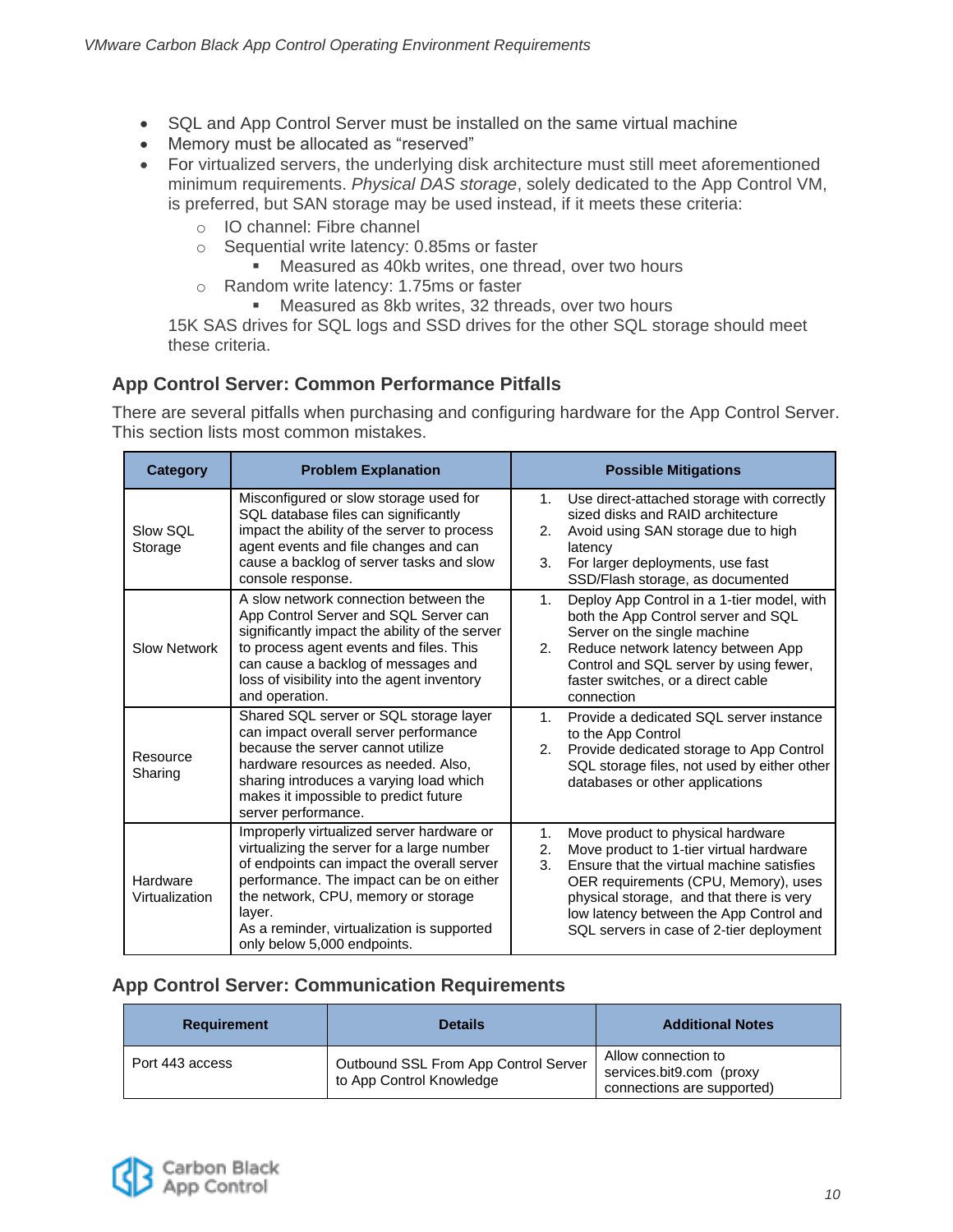| <b>Requirement</b>        | <b>Details</b>                                                                                                      | <b>Additional Notes</b>                                                    |
|---------------------------|---------------------------------------------------------------------------------------------------------------------|----------------------------------------------------------------------------|
|                           | Inbound HTTPS from App Control<br>Console users and App Control Agents<br>(for software upgrades)                   |                                                                            |
| Inbound Port 41002 access | Inbound SSL from App Control agents                                                                                 | Port is configurable                                                       |
| Outbound Port 514 access  | Outbound UDP for Syslog/SIEM<br>connections                                                                         | Optional, if Syslog/SIEM integrations<br>are enabled. Port is configurable |
| Ethernet connection       | 1 GB/s connection required for<br>connection to App Control Agents                                                  |                                                                            |
| Static IP address only    | (no DHCP) with an assigned FQDN or<br>alias; IPv4 and/or IPv6 supported                                             |                                                                            |
| AD Integration            | Server must be a member of a domain if<br>AD integration is utilized                                                |                                                                            |
| <b>Bandwidth</b>          | For every 1000 agents, you can expect<br>server bandwidth to average about:<br>Inbound: 200kb/s<br>Outbound: 50kb/s |                                                                            |

# <span id="page-10-0"></span>**App Control Agent Requirements**

#### <span id="page-10-1"></span>**App Control Agent Supported Operating Systems:**

Please refer to the "Supported Carbon Black sensors and agents" document on the Carbon Black User eXchange: [https://community.carbonblack.com/docs/DOC-7991.](https://community.carbonblack.com/docs/DOC-7991)

#### <span id="page-10-2"></span>**App Control Agent: Hardware Recommendations**

Agent systems should be in compliance with all hardware requirements for the OS you are running. Consider all processes that run on the agent systems when determining hardware configuration.

It is important to note that only industry standard desktop, laptop or notebook computers as well as server hardware platforms are supported. Mobile, tablet, embedded or fixed-function devices require additional qualifications. Please contact Carbon Black Support for additional information.

| <b>Requirement</b> | <b>Details</b>                                                                                                                                     | <b>Additional Notes</b>                                                                                                                      |
|--------------------|----------------------------------------------------------------------------------------------------------------------------------------------------|----------------------------------------------------------------------------------------------------------------------------------------------|
| Memory             | The Agent typically uses 50-100MB of<br>virtual memory                                                                                             |                                                                                                                                              |
|                    | Systems running WePOS, POSReady,<br>XP Embedded or Embedded 7 should<br>have at least 512MB of physical<br>memory                                  |                                                                                                                                              |
|                    | Other supported operating systems<br>should have at least 1GB of physical<br>memory                                                                |                                                                                                                                              |
| Disk Space         | The Agent requires at least 200MB of<br>free disk space on the system volume;<br>500MB is recommended.                                             | Actual storage requirements depend<br>on factors such as the number of<br>files on the computer and the App<br>Control Server configuration. |
|                    | If App Control is installed to a location<br>other than the system volume, 100MB<br>of free space must be available on the<br>installation volume. |                                                                                                                                              |